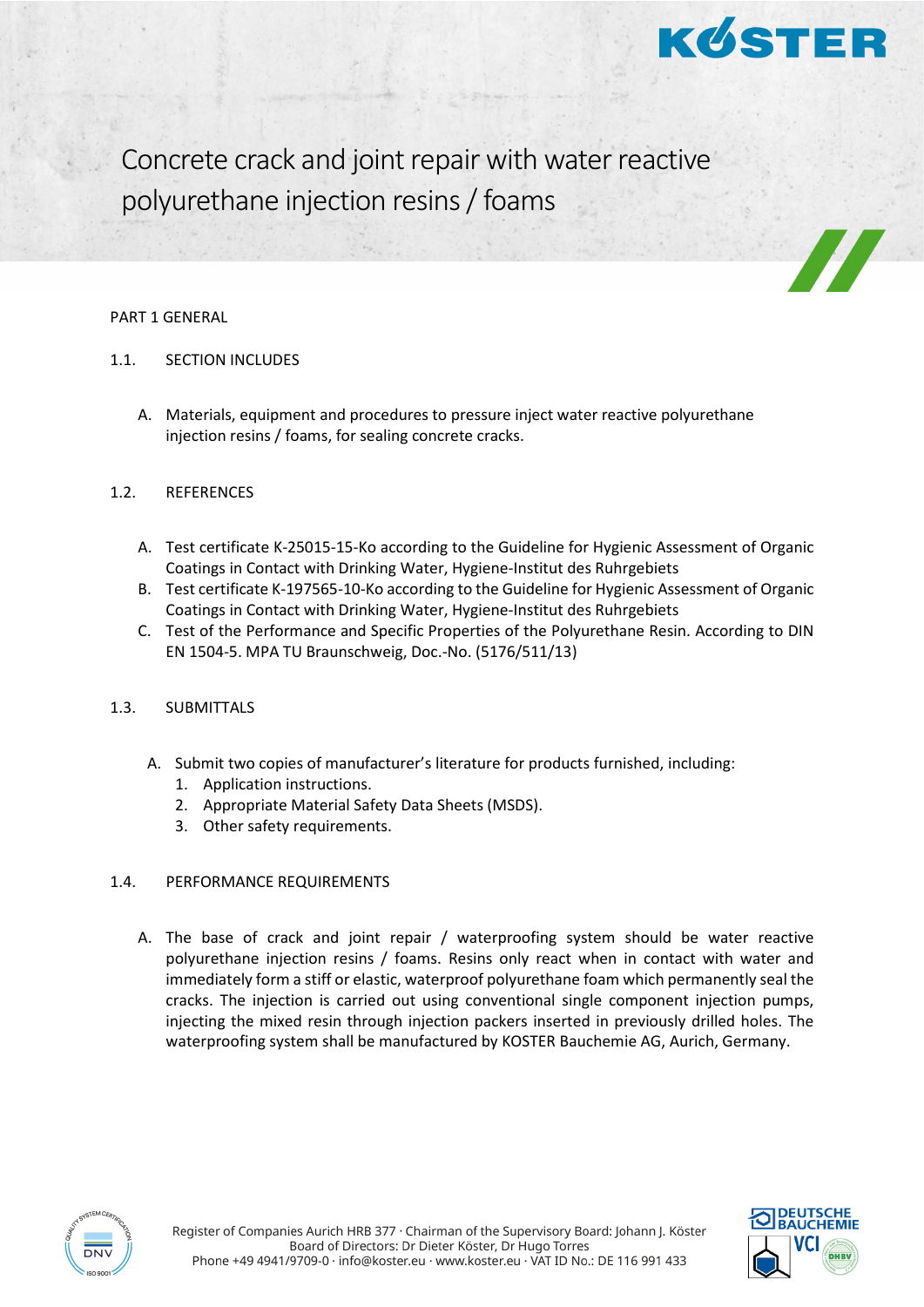



# 1.5. QUALITY ASSURANCE

- A. Manufacturer Qualifications:
	- 1. Manufacturer shall have no less than five years experience in manufacturing water reactive polyurethane injection resins / foams, for sealing concrete cracks. The system shall be specifically formulated and marketed for crack injection waterproofing. System design shall not have changed for a minimum of five consecutive years prior to start of the work.
- B. Submit a letter attesting to the following:
	- 1. Workers that will perform work for this section have a minimum of 5 years experience, successfully applying the materials specified in the section, or that workers have been properly trained, and will be supervised by someone who is properly trained and has the necessary experience.
	- 2. Workers and supervisors have read and understand requirements described in the manufacturer's literature, and application instructions.
	- 3. Workers will have proper and adequate equipment, including two separate pumps; one for pumping water, and one for pumping resin, so as to be able to complete the work according to provisions of this section, and the manufacturer's instructions.

# 1.6. DELIVERY, STORAGE AND HANDLING

- A. Deliver materials to job site in sealed undamaged containers with labels intact and legible, indicating material name, date of manufacture and lot number.
- B. Store products indoors or outdoors and covered, in an approved ventilated dry area; protect from contact with soil, dampness, freezing and direct sunlight.
- C. Handle products in a manner that will prevent breakage of containers and damage to products.
- D. Products should not be stored in areas with temperatures over than + 30 °C or below + 10°C.

## 1.7. PROJECT CONDITIONS

- A. Install materials in accordance with safety and weather conditions required by the manufacturer or as modified by applicable rules and regulations of local, state and federal authorities having jurisdiction.
- B. Seal doors, windows, air intakes, elevators and other openings that could allow vapors to migrate into occupied spaces.
- C. Ventilate interior and exterior application areas, and all occupied spaces adjacent to application areas, during the application of resin.
- D. Remove open fires and spark producing equipment from the application area until vapors have dissipated.
- E. Curing conditions for water reactive resin:
	- 1. Cracks/Joints must be wet or the materials will not properly react and cure.
	- 2. Do not apply if the air and/or substrate temperatures are lower than  $+5^{\circ}$ C or if temperatures are expected to drop below + 5°C within 24 hours of application; or higher that 30°C).



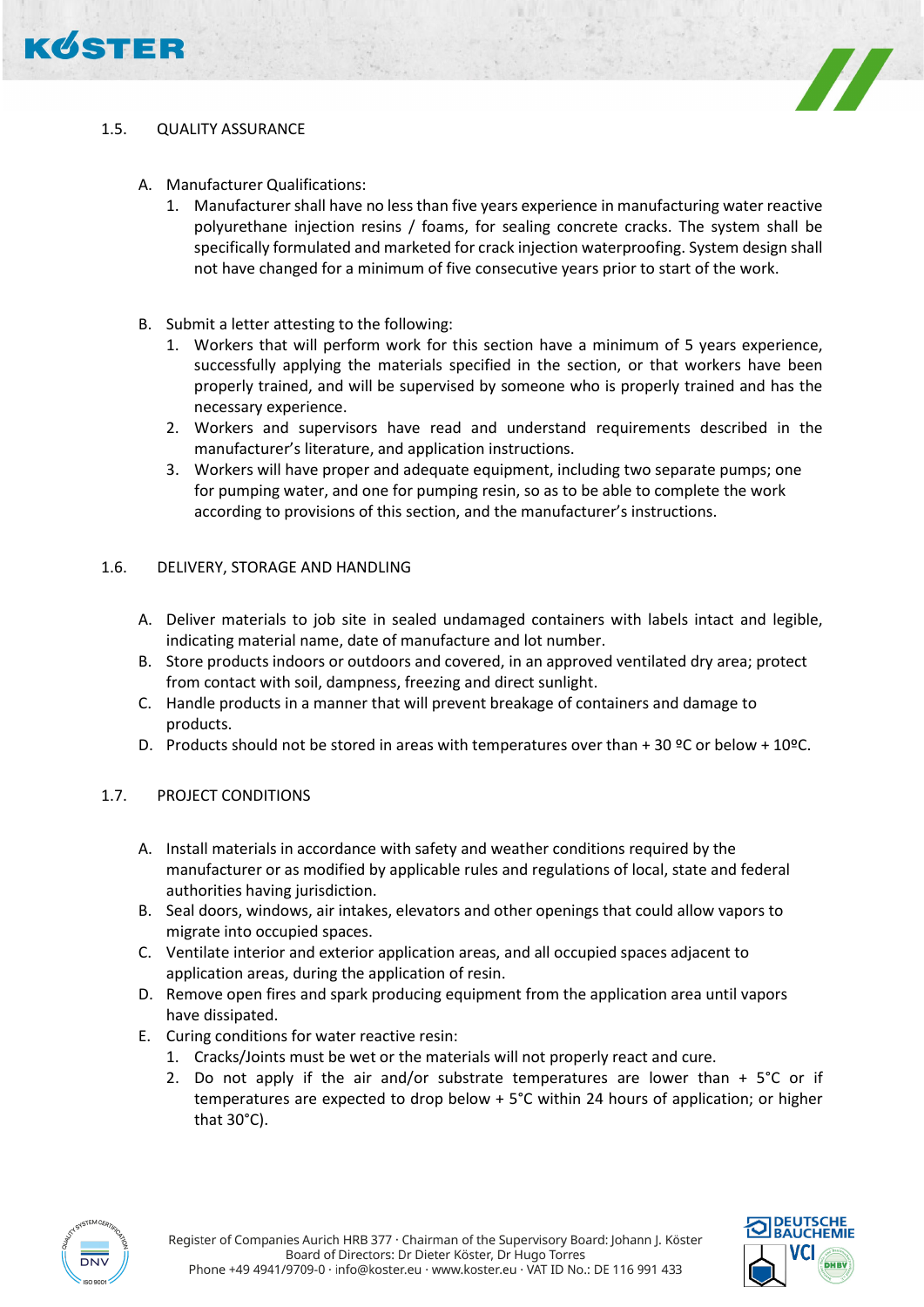

3. Cure times are affected by water temperature. Lower temperatures and/or lack of water can extend or prevent curing.

### 1.8. WARRANTY

A. Installer of waterproofing system (concrete crack and/or joint repair) shall provide standard installation warranty for workmanship.

## PART 2 PRODUCTS

#### 2.1. MANUFACTURER

- A. Acceptable Manufacturer: KÖSTER BAUCHEMIE AG Dieselstraße 1-10 D-26607 Aurich Tel. 04941/9709-0 • Fax -40 • info@koester.eu • www.koester.eu
- B. Substitutions: Not permitted.
- C. Requests for substitutions will be considered in accordance with provisions section.
- D. Provide the materials of one manufacturer throughout the project

#### 2.2. MATERIALS

Water reactive elastomeric chemical resins meeting or exceeding the following typical physical and performance properties: **KOSTER IN 1, KOSTER IN 7, KOSTER 2 IN 1.**

- A. Koster IN 1- Water activated hydrophobic, rigid closed cell PU injection foam for rapid reaction with flowing water. The material only reacts when it comes in contact with water and immediately forms a stiff, waterproof polyurethane foam.
- B. Koster IN 7- Viscoplastic, water activated PU injection foam. Reacts only when in contact with water and spontaneously forms a compact, viscoplastic, waterproof polyurethane foam which is able to follow crack movements.
- C. Koster 2IN1- Solvent-free PU injection resin for dry and water bearing cracks. Material forms an elastic foam when coming into contact with water which pushes the water out of the crack. If no water is present the material forms an elastic solid body resin and permanently seals the crack.

| Property               | <b>Measuring standards and conditions</b> | <b>Results</b>  |
|------------------------|-------------------------------------------|-----------------|
| Appearance             | Visual                                    | Pale yellow     |
| <b>Viscosity</b>       | $ISO 2555 (at +25°C)$                     | 250-300 mPa.s   |
| Density of the mixture | <b>DIN 53479</b>                          | 1,1 kg/litre    |
| Flash point            |                                           | $107^{\circ}$ C |
| <b>Corrosiveness</b>   |                                           | Non-corrosive   |

## **Table 1 - Typical physical properties for urethane resins**



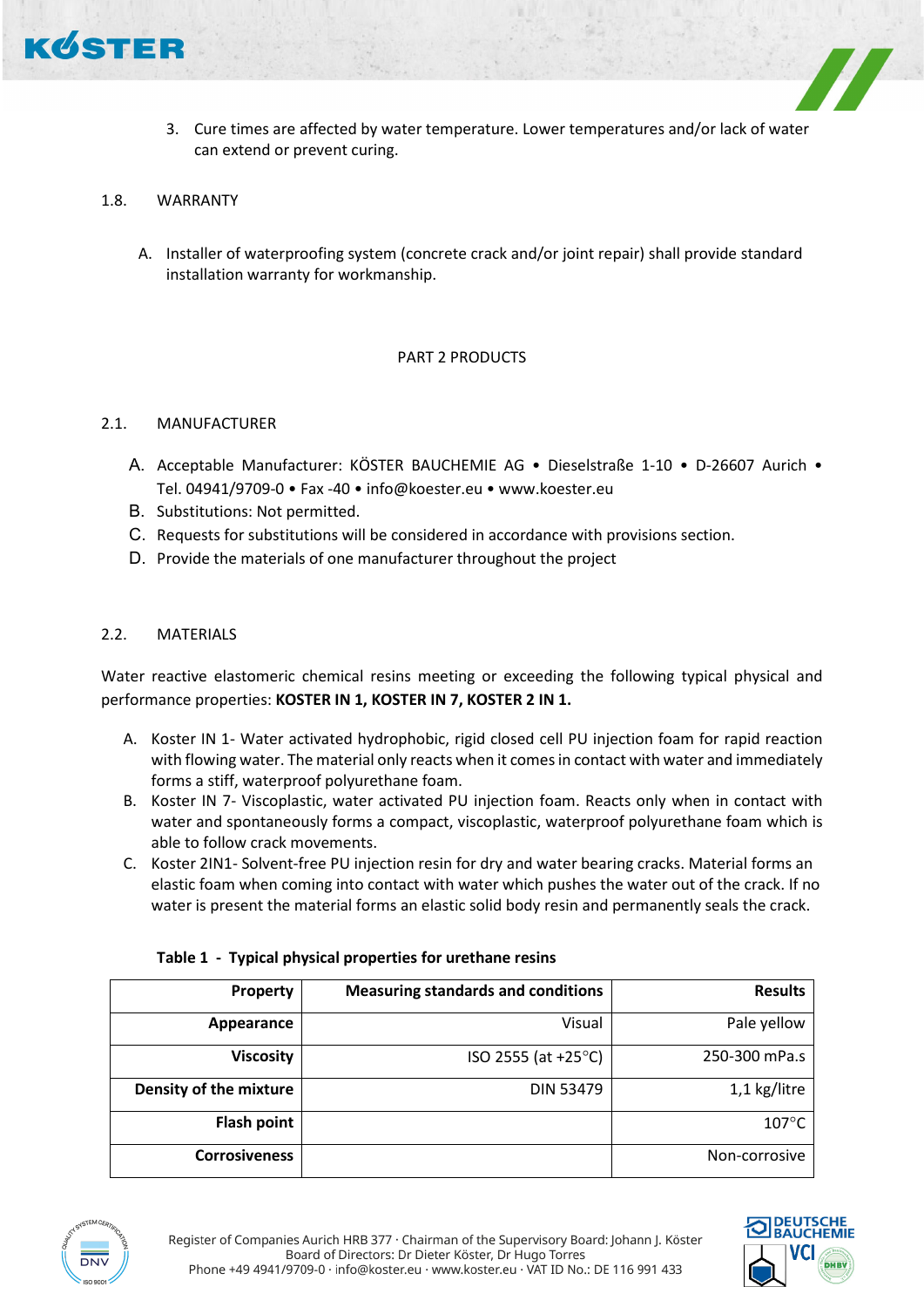

| <b>Property</b>         | <b>Measuring standards and sonditions</b> | <b>Results</b>                                                           |
|-------------------------|-------------------------------------------|--------------------------------------------------------------------------|
| <b>Volume expansion</b> |                                           | $1:20 - 1:30$                                                            |
| Density of the          |                                           | $0,05-0,1$ g/cm3                                                         |
| fully cured foam        |                                           |                                                                          |
| Tensile strength        | ASTM D 3574-86                            | $0,55 - 0,62$ MPa                                                        |
| <b>Elongation</b>       | ASTM D 3574-86                            | $30 - 800 %$                                                             |
| Shrinkage               | ASTM D 756 Procedure D, ASTM D 1042       | <10 % linear shrinkage                                                   |
| <b>Toxicity</b>         |                                           | Non-toxic in cured form,<br>contact manufacturer for<br>more information |

# **Table 2 - Typical performance properties for urethane resins / foams**

## 2.3. ACCESSORIES

- A. Additives and cleaners as recommended by manufacturer.
- B. Oil-free oakum or open cell urethane backer rod.
- C. Koster PUR Cleaner, or other suitable solvent as recommended by the manufacturer.

# 2.4. EQUIPMENT

A. Two electrical injection membrane pumps are required, one for pumping water and one for pumping reactive resin. Pumps have to be suited for low and high pressure injection of liquid media (without the addition of compressed air). Pumps must have a maximum pressure capacity of 0 – 200 bars and a volume capacity of 2,2 litre/minute at full pressure.

Example: (supplied by KÖSTER BAUCHEMIE AG)

- 1. Koster 1C Injection Pump
- B. Solvent and moisture resistant high pressure hose d=6mm, with a minimum length of 5 m.
- C. Two application control valves with fluid filled gauges, and dampeners, 0-250 bars, that are compatible with pumps.
- D. Superpacker or One-Day-Site Packer with cone or pan head fittings, usually 10 or 13 mm diameter, supplied by KÖSTER BAUCHEMIE AG. Packers should have a cone shaped flange in the gasket section that ensures that the pressure is exerted deep in the drill hole, providing an excellent seal and ensuring a permanent fixation in the drill hole.
- E. Hammer drill, air powered or electric. Example: Hilti, Bosch, Black and Decker or similar.
- F. Concrete drill bits various lengths and proper diameter to match injectors.
- G. Generator and/or compressor.



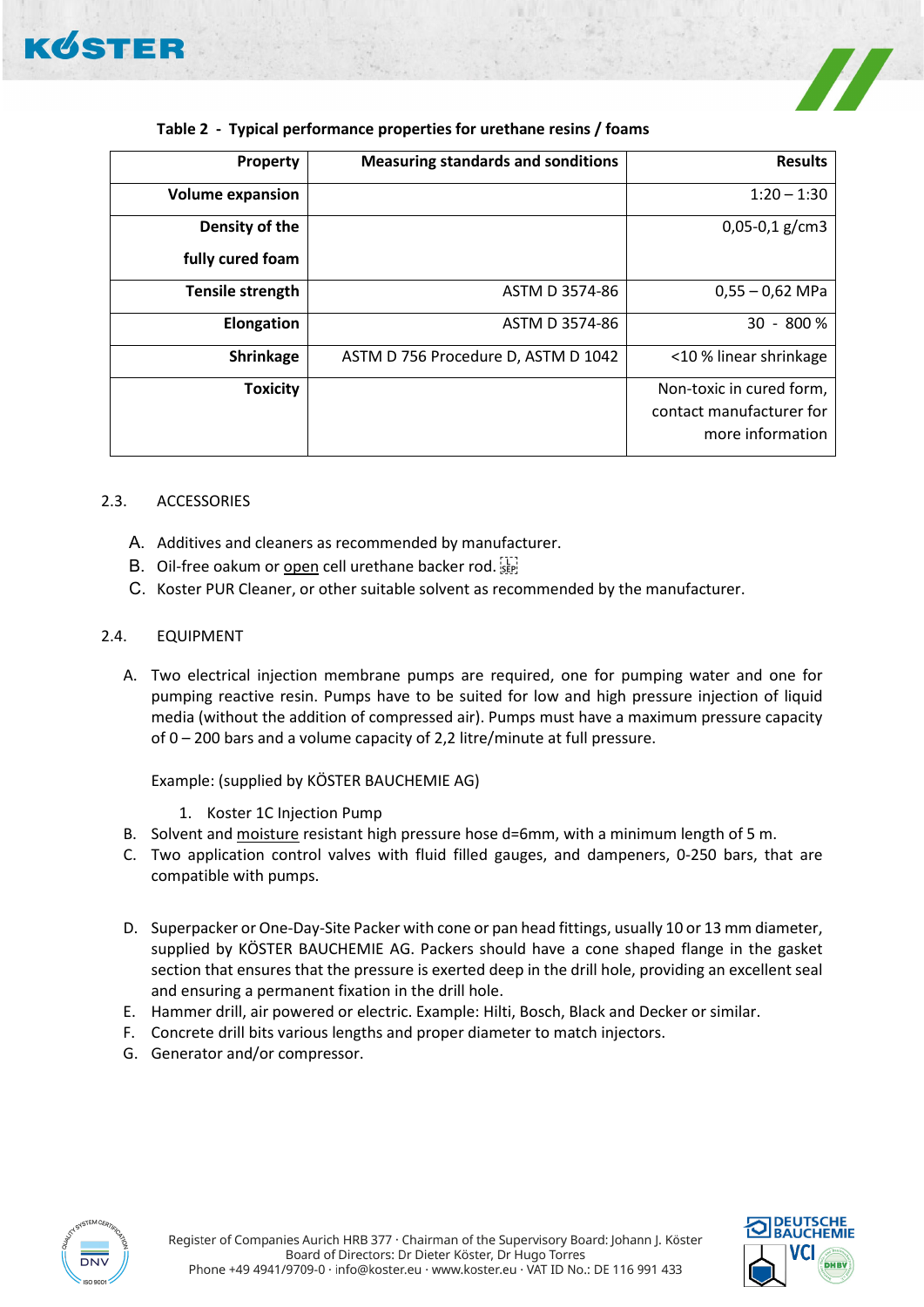

# PART 3. EXECUTION

### 3.1. PREPARATION

- A. Clean mineral deposits (if present) from the crack face. This should help the applicator inspect the cracks, to understand crack location and size. Precise crack location is required to determine location of the holes for injectors. Crack size determination is required to decide injector spacing.
- B. Crack cleaning may be done by one or all the following methods: high pressure water, wire brush, light duty chipping hammer, grinding wheel.
- C. Remove any and all materials that are in the joint area. Clean out the joint completely if possible. Joint cleaning can be done by the same methods listed in "B".

## 3.2. EXAMINATION

- A. Inspect the areas to be sealed with resin to assure that the surfaces are clean and wet. Materials will not properly cure if pumped into a dry crack/joint.
- B. Assure that the injectors are properly seated, to avoid leaking material, and a loss of pumping pressure.

#### 3.3. APPLICATION – DRILLING HOLES FOR INJECTORS

- A. Do NOT drill directly into a crack unless concrete is less than 15 cm thick, or if offset drilling is not possible.
- B. Injection Test Holes: Drill one or two injection holes on the right or left side of the crack. These first injection holes are test holes to determine which side of the crack should be sealed first and how far materials will travel along the crack. Only the water pump should be charged and ready to pump for test holes. If something goes wrong during test hole pumping, it is very easy to clean a water pump.
- C. **Do not fill the material pump, or open pails of resin, until AFTER the test hole pumping**.
- D. For a vertical wall, always begin drilling at the lowest point of a crack and work up. Drill the first injection hole at the lowest point on the crack possible. Drill the second injection hole on the same side of the crack, approximately 30 cm up the crack from the first injection hole. Remember that injection holes are drilled at a 45-degree angle to intersect the crack halfway into the concrete.
- E. Drilling injection holes in concrete less than 15 cm thick:
	- 1. Concrete 15 cm thick or less may require drilling the injection holes directly into the cracks to properly seal them.
	- 2. Drill the injection holes deeper than 5 cm, but not more than 12 cm deep, to expose a larger area of crack surface to the materials. This will allow deeper penetration and better pressure relief. More crack surface area exposed in the injection hole equals lower pump pressure required to seal the crack. Surface sealing the crack may be required.
- F. Drilling injection holes in concrete 15 cm 90 cm thick:
	- 1. Determine injection hole position. This is one of the most important phases of the sealing process. Correct injection hole position allows proper injector installation and adequate material pumping. Incorrect injection hole position may prevent resin flow into the crack.
	- 2. A simple rule of thumb for injection hole location is: the distance from the crack to the injection hole origin, equals one-half of the concrete thickness. For example, drill injection holes for 30 cm thick concrete 15 cm from the crack.
	- 3. Drill injection holes at 45 degree angle to intersect the crack halfway through the concrete. At a 45 degree, angle, the injection hole depth equals the hypotenuse of a right triangle.
	- 4. Drill injection holes deep enough to assure intersection with the crack. Drill hole depth is unpredictable because crack direction is irregular. Drill an injection hole and test for crack



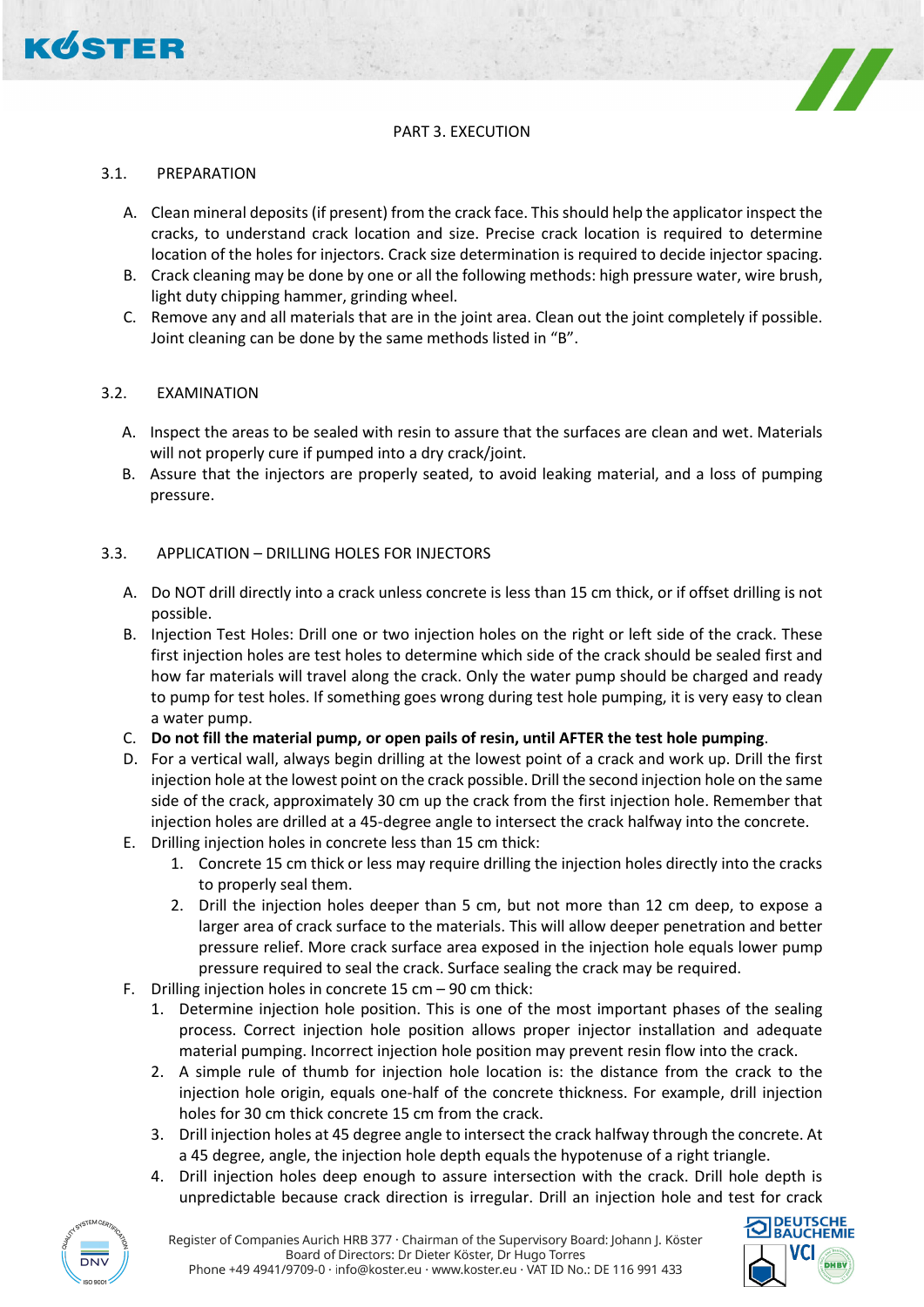



intersection by pumping water into the hole. (Note: a 40 cm deep 45 degree angle injection hole can be drilled into 30 cm thick concrete without drilling through the concrete. If the injection holes are not properly drilled, the materials may not be evenly pumped into cracks, and may not completely seal the entire crack depth. Consequently, water may penetrate into sealed cracks behind the material. If fissures and honeycombs in the concrete exist behind the sealed cracks, small amounts of water may move around the sealed crack. Evidence of this will appear as damp or wet spots along the crack.

- G. Drilling injection holes in concrete greater than 90 cm thick:
	- 1. Determine injection hole origin and drill injection holes in concrete greater than 90 cm the same as concrete 90 cm thick or less. Therefore, injection hole origin is 46 cm from the crack. Injection hole depth is 71 cm  $-$  76 cm minimum, intersecting the crack 46 cm deep in the concrete. Surface damming techniques using activated oakum or foam backer rod will help force the resin further back into the crack, when wider cracks are encountered.
- H. Holes are generally drilled with  $10 15$  cm spacing, depending on the substrate thickness and crack geometry. The spacing between the holes is critical, and is a function of crack width. The tighter the crack, the closer the holes. Typically, holes will be spaced 1½ times the distance that the test water travels. With very wide cracks that have a surface dam over them, the spacing may be quite large.

#### 3.4. APPLICATION – INSTALLING PACKERS

- A. Insert the Packer in the hole.
- B. Lightly tap on the socket (possibly reversed) or installation tool with a rubber mallet to ensure a snug fit, and insertion to the proper depth. Do not strike the cone or pan head fitting with the hammer.
- C. Tighten the Packer using a deep socket and a ratchet. Tighten until snug.
- D. To test, pump water into the packer, beginning with low pressure.
- E. Increase pressure slowly and incrementally. Sudden surges of pressure can cause the packer to shoot out of the hole, in a very dangerous manner.
- F. Check for leaking water as pressure is increased.
- G. If water is leaking around the Packer, stop pumping water and slowly tighten.
- H. Resume pumping water, incrementally increasing pressure.
- I. Continue to increase the pressure and watch for leaking water. Slowly tighten 1 to 2 turns each time leaks are observed, until the pressure required to pump the material is reached, but the injector is not leaking. CAUTION! DO NOT TEST PUMP WITH RESIN. USE WATER. DO NOT OVER-TIGHTEN PACKERS. Tightening packers until resistance or friction is felt may cause spalling or additional cracks in the concrete, before resistance is felt. Also, injection holes drilled too close to the crack may cause spalling between the crack and the injection hole.

**NOTE: Water injection is as important as resin injection itself. Therefore, proper equipment is critical. Some applicators may attempt to use the same pump and control valve (gun) for both the water and resin injection, flushing the pump with solvent after each use of the water or resin. The pump will ultimately become clogged with activated foam resin. Some applicators may even try to skip water injection. This may cause the material not to cure, if the crack is dry, and sufficient moisture to react with the resin is not present. Uncured resin in cracks will eventually migrate out of the crack and create and unacceptable situation.**



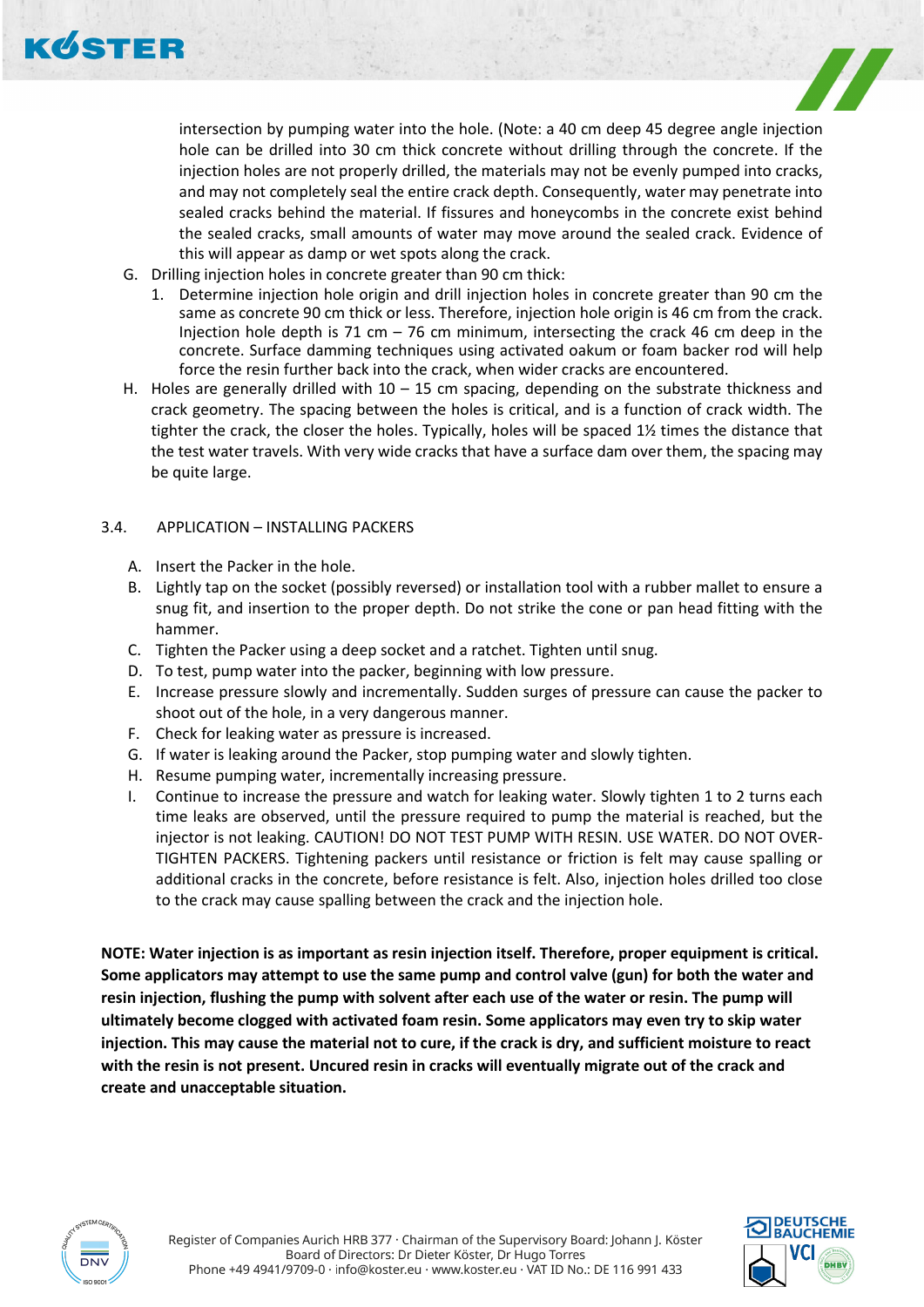# **KØSTER**



# 3.5. APPLICATION – INSTALLING PACKERS

- A. **Clean, potable water must be used to flush cracks.** Water must be injected into a crack prior to the injection of resin, for the following reasons:
	- 1. Water exiting the crack indicates the injection hole has crossed the crack. If water is not observed exiting the crack, and the pressure gauge reading is at, or near the maximum pressure output of the pump  $(170 - 200 \text{ bars})$ , the injection hole may not have crossed the crack. Even though the injection hole was drilled several cm past the hypothetical location of the crack, it may be necessary to drill deeper or drill another injection hole on the opposite side of the crack. This is one reason that one or two test injection holes are used, to start.
	- 2. Water is pumped to flush out debris, organic matter, sand, silt, and anything else that will restrict the flow of resin through the crack. Flush each injector for 3 to 5 minutes minimum with water to ensure the crack is clean. The time will vary due to thickness of the concrete, and the amount of contamination in the crack. Clean potable water must be used to flush cracks.
	- 3. Water is pumped to sufficiently wet the crack, so the resin will catalyze. Even if the crack is already wet, it must be flushed with clean water so a proper and predictable reaction occurs. Contaminated water may not allow the resin to react or cure properly.
	- 4. Water is sometimes used as a carrier medium for the accelerator. When used, accelerators can be added to the water injection side, or the resin side, depending on which resin is used.
	- 5. Monitoring the pressure gauge on the injection control valve will indicate, to a trained operator, the volume of water being pumped into a crack at any given time. This will help him anticipate the volume of resin that will be pumped into the crack.
	- 6. Water is pumped to determine the distance water or resin will travel, in each direction, from the injector. This distance is needed to determine the spacing of injectors. A good rule of thumb: allow approximately 30% - 50% overlap between injectors.
- B. When pumping water or resin into an injector use care to increase the pressure very slowly. Sudden pressure increases can blow out the injector or crack the concrete. Use the proper injection control gun to avoid accidents.

## 3.6. APPLICATION – DRILL REMAINING INJECTION HOLES

- A. Using spacing determined by 3.5., drill the remaining holes required.
- B. Install injectors per 3.5.

# 3.7. APPLICATION – RESIN INJECTION

- A. Begin injecting resin immediately after the cracks have been flushed with fresh water. Do not flush cracks, then wait until the next day to begin resin injection. If resin injection has not begun 30 minutes after water injection, or if cracks appear dry, re-inject water into the cracks. Re-tightening injectors may also be required. The rubber gasket on the injector will relax over time. Use caution and water test the injectors, slowly building pressure. Further, if an accelerator is used in the injection water, the resin injection must begin immediately, because accelerator can evaporate from the water.
- B. Begin injecting the resin slowly, building pressure on the injector. If recommended equipment is used, the applicator will have control of pressures. Pump resin at the lowest possible pressure with the application control valve fully open. Refer to the schedules for a pressure guide that may be associated with varying crack sizes. Sealing fine cracks at high pressures, with the application control valve in the full open position, may cause cracking, spalling or other damage, to weak concrete. Build pressure very slowly for fine cracks. Pump pressure should be 204 bars maximum



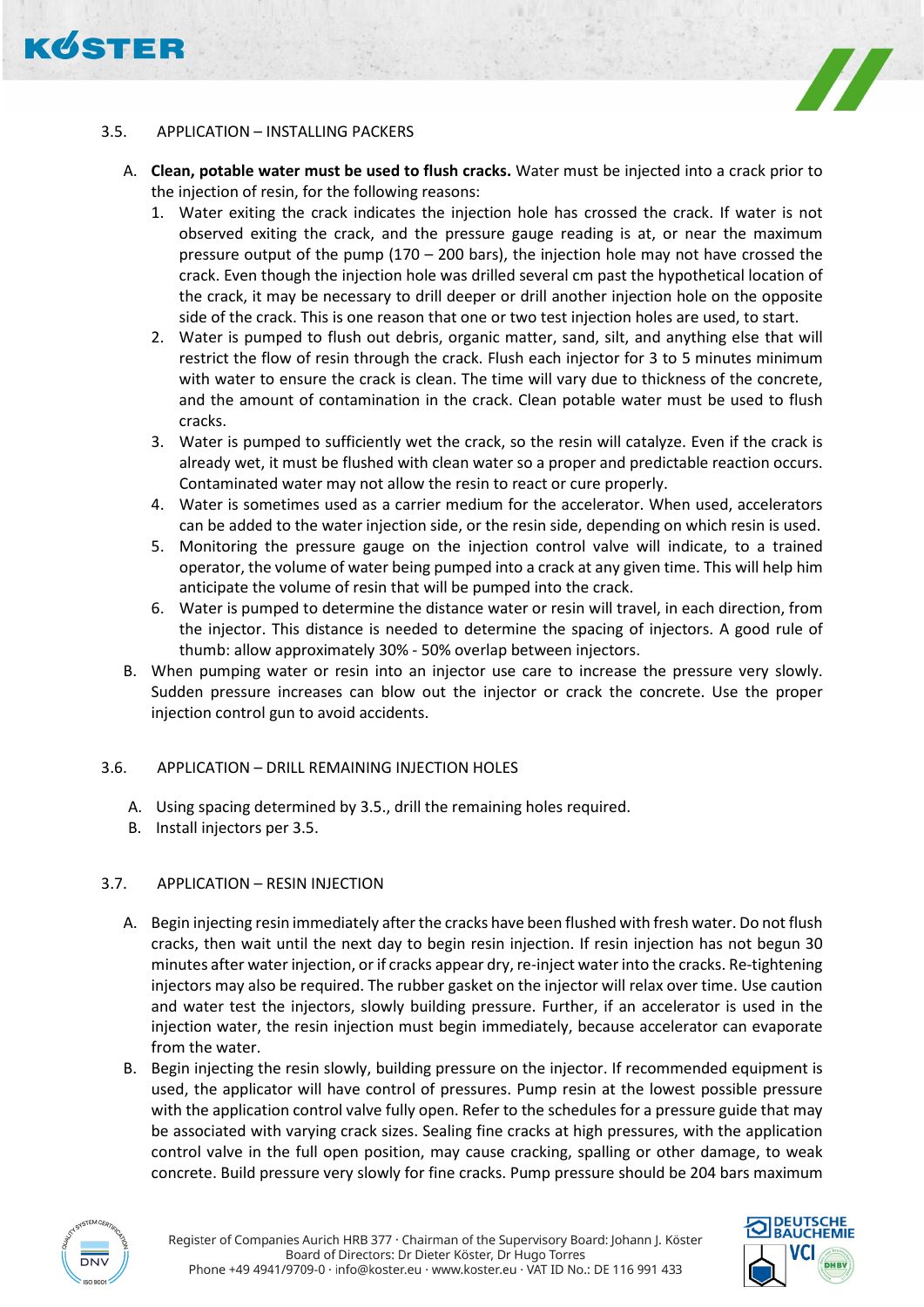

and the control valve should not be fully open. This should slowly allow efficient volumes to be pumped into the crack.

- C. When resin injection begins, water is displaced from the crack and injection hole. Water may continue to run from the crack for several minutes before resin appears. The first sign of resin is a very light foamy substance, which thickens over time to look like shaving cream. Continue injecting resin until pure resin flows from the crack and until resin has traveled the desired distance between the injectors. Varying resin pump pressure will help the resin travel as far as possible. If resin does not travel the required distance between injectors, it may be necessary to drill an injection hole between existing injectors.
- D. **Always re-inject a small amount of water into the injection hole after injecting resin. This assures that the remaining material in the hole will be reacted.**

# 3.8. APPLICATION – LARGE CRACKS

- A. Large crack (70 microns or larger) injection techniques vary slightly from the fine crack injection. However, the same equipment is required for both applications.
- B. First, clean concrete surface a minimum of 5 cm out on each side of the crack. Second, if the crack is not leaking at the time of resin injection, and the concrete is dry, apply a surface seal over the face of the crack to restrict the flow of water and resin. This will contain resin and water in the crack. If a surface seal is not installed over a large crack, resin may run from the crack before reacting and curing. Leave a 1,5-2,0 mm inspection hole every 30 cm in the seal. Inspection holes will allow visual inspection of resin travel. Inspection holes may be plugged with a small piece of wood as the resin begins to flow.

Some surface sealing materials are:

| <b>Dry Concrete</b> | <b>Wet Concrete</b> |
|---------------------|---------------------|
| Koster KB-Fix 5     | Koster KB-Fix 5     |
| Epoxy Mortar        | Oakum               |
| Polymer concrete    |                     |

C. Drill 45 degree angle injection holes approximately 45 cm apart beginning at the lowest point of the crack on a vertical surface. This spacing may be increased or decreased depending on the

- flow of material from hole to hole. D. Install and seat injectors. Pump water and resin according to procedures described previously. As water is pumped onto each injector, confirm travel distance between inspection holes. After thoroughly flushing with water, begin resin injection. Pump resin mixture until pure resin, not foam, exits the inspection holes.
- E. As a steady resin flow begins to exit each inspection hole, a small wood plug should be wedged tightly in the hole creating a dam. Continue pumping each injector, plugging the nearest inspection hole as pure resin begins to exit.
- F. Using Water diversion holes:
	- 1. A large crack with running water requires a different technique for proper sealing. The surface of the crack is generally thoroughly saturated, which makes it impossible to use some kinds of sealing compounds. The pressure of the running water will generally blow off any surface seal, as well as any material wedged into the crack (oakum). To make a surface seal effective, leaking water and the pressure must be diverted.
	- 2. Drill the injection holes and install the injectors previously described. After the injectors are thoroughly tested for proper seating, remove the cone or pan head fitting from the head of each injector. Water should flow from the hollow injector, sometimes in a fast stream.